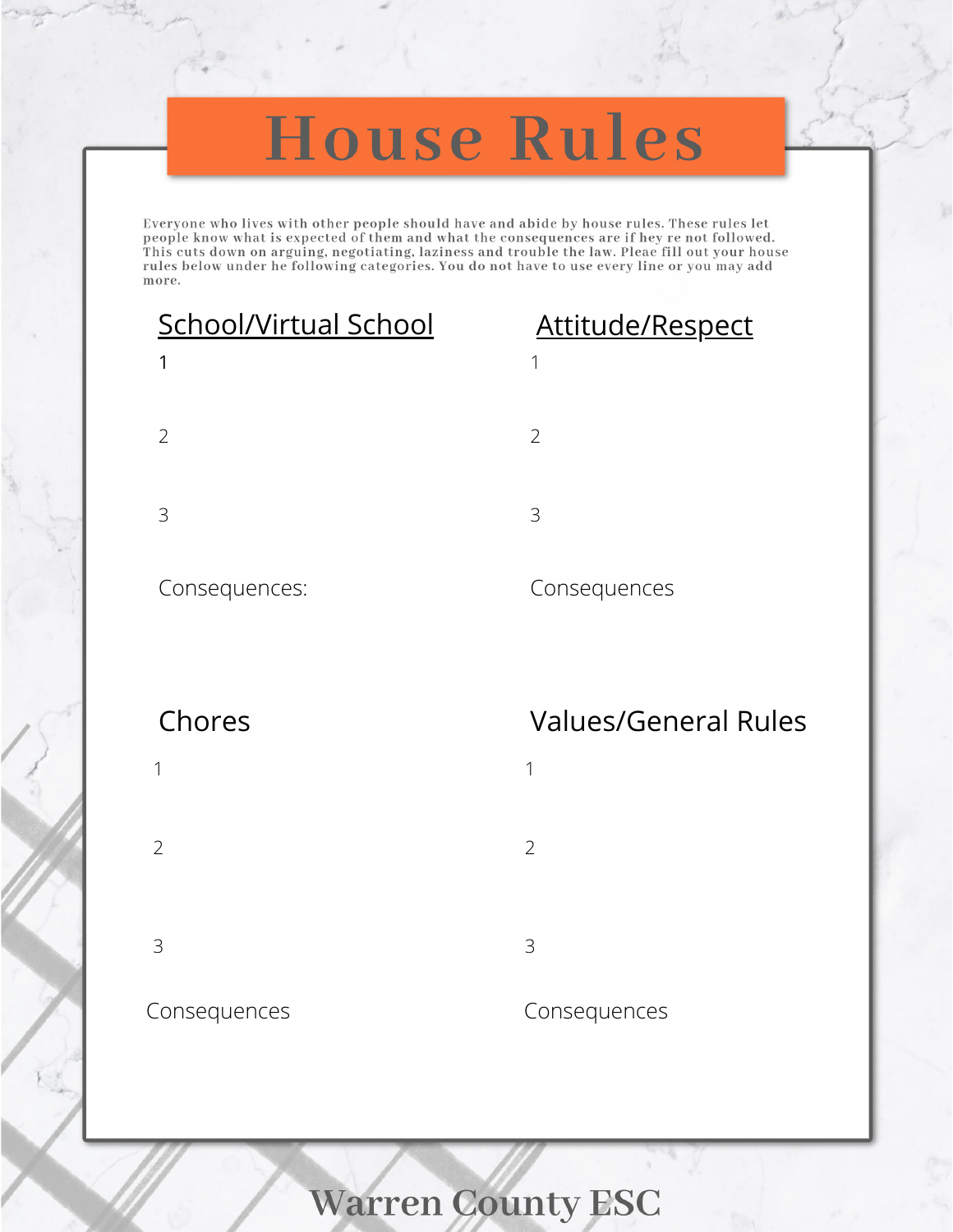# **House Rules**

Everyone who lives with other people should have and abide by house rules. These rules let people know what is expected of them and what the consequences are if hey re not followed. This cuts down on arguing, negotiating, laziness and trouble the law. Pleae fill out your house rules below under he following categories. You do not have to use every line or you may add more.

1

2

3

## Consequences:

## Friends Tobacco, Drugs, Alcohol

- 1 2
- 3

### Consequences

- 1
- 2
- 3

## Consequences <sup>4</sup>

## Other **Family Fun/Reward Ideas**

- 1
- 2
- 3
- 

**Warren County ESC**